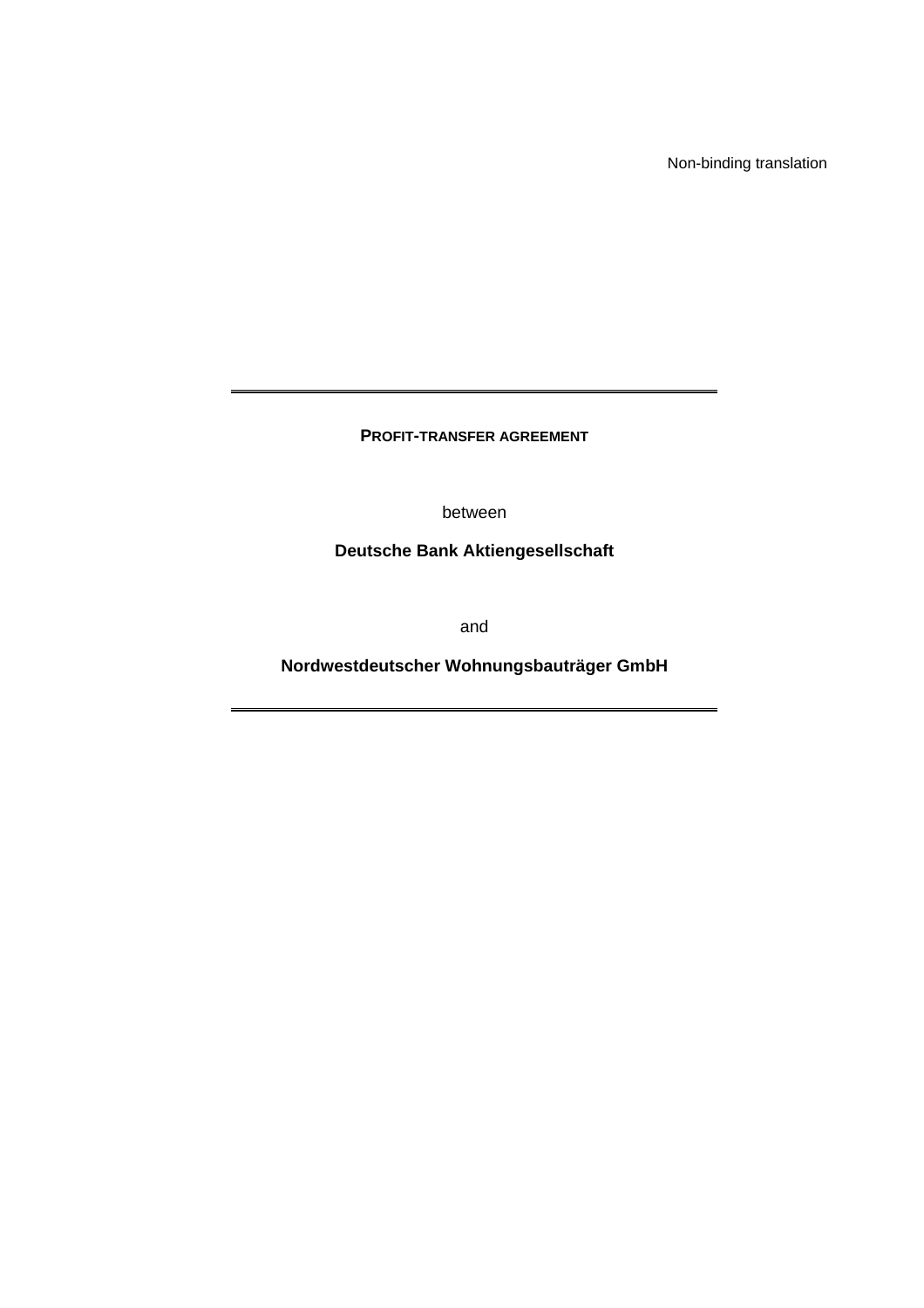# **PROFIT-TRANSFER AGREEMENT**

#### **between**

1. Deutsche Bank Aktiengesellschaft with its headquarters in Frankfurt am Main, entered in the Commercial Register of the District Court of Frankfurt am Main with the number HRB 30 000,

(referred to hereinafter as the **"Parent Company"**)

### **and**

2. Nordwestdeutscher Wohnungsbauträger GmbH with its headquarters in Frankfurt am Main, entered in the Commercial Register of the District Court of Frankfurt am Main with the number HRB 46065,

(referred to hereinafter as the **"Subsidiary Company"**)

### **Preamble**

A profit-transfer agreement has been in place between the Parent Company and the Subsidiary Company since April 10, 1989, the existence of which was entered in the Commercial Register for the Subsidiary Company on August 16, 1989. This agreement is hereby amended and completely rewritten as follows:

### **§ 1 PROFIT TRANSFER**

 The Subsidiary Company undertakes to pay all of its profits to the Parent Company for the term of this agreement. The scope of profit transfer shall be governed, in addition to and with precedence over § 3 of this agreement, by § 301 of the German Stock Corporation Act in its from time to time applicable version.

### **§ 2 ABSORPTION OF LOSSES**

 For the duration of the agreement, the Parent Company shall be obliged to absorb the Subsidiary Company's losses in accordance with all the provisions of § 302 of the German Stock Corporation Act in its from time to time applicable version.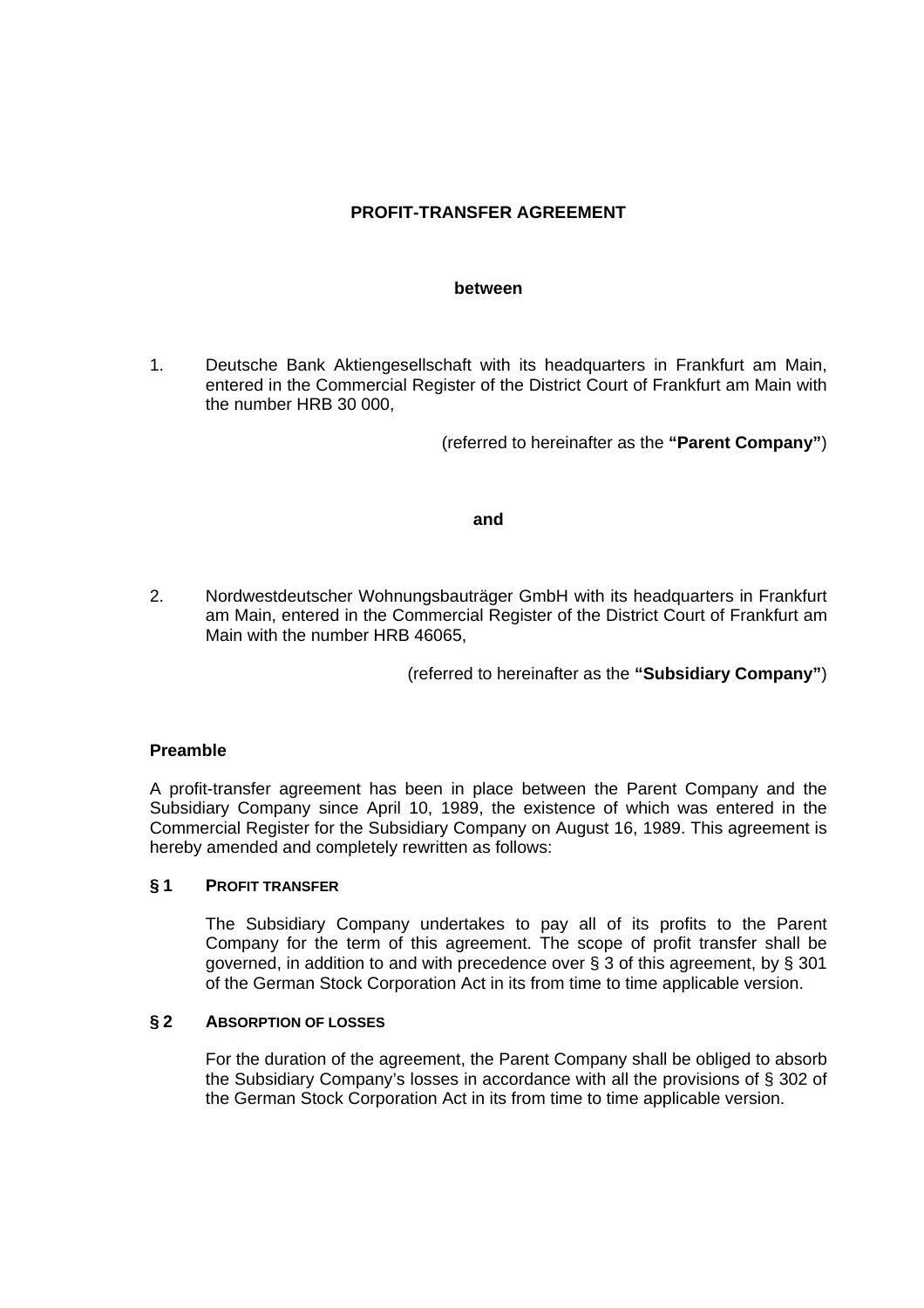## **§ 3 ESTABLISHMENT AND LIQUIDATION OF RESERVES**

- 3.1 The Subsidiary Company may, with the agreement of the Parent Company, place amounts from annual net profit into revenue reserves (§ 272 Para. 3 of German Commercial Code) with the exception of legal reserves, provided this is permitted by commercial law and is economically justified on the basis of a reasonable commercial assessment. Other revenue reserves as defined in § 272 Para. 3 of German Commercial Code established during the term of this agreement on the request of the Parent Company must be liquidated and used to reconcile an annual loss or be transferred as profit.
- 3.2 The transfer of amounts from the liquidation of capital reserves or from revenue reserves and profit carried forward before this agreement comes into force shall be prohibited.

## **§ 4 COMING INTO EFFECT, TERM AND TERMINATION**

- 4.1 In order to come into effect, this agreement requires the approval of the Parent Company's general meeting and the Subsidiary Company's shareholders' meeting.
- 4.2 The agreement came into effect with its entry in the Subsidiary Company's Commercial Register on August 16, 1989, and has applied retroactively since January 1, 1989. The present amended version shall come into effect with its entry in the Subsidiary Company's Commercial Register and apply retroactively from the start of the Subsidiary Company's financial year, in which the amendment becomes effective.
- 4.3 The agreement shall be concluded for an indefinite period, however, it shall apply until 31.12.2014 at the earliest, and/or, where the amendment is only entered in the Commercial Register after 31.12.2010, until five years after the end of the Subsidiary Company's financial year, in which the amendment retroactively came into effect (minimum term). By giving six months' notice, the agreement may be terminated in writing for the first time at the end of the minimum term, and thereafter at the end of a financial year.
- 4.4 This agreement may be terminated with immediate effect, at any time, where there is substantial cause. Substantial causes shall be seen, in particular, in case of the sale or contribution of the holding by the Parent Company, the merger, division or liquidation of the Parent Company or the Subsidiary Company.

## **§ 5 SEVERABILITY CLAUSE**

Should one or more of the provisions of this agreement be or become invalid, ineffective or unenforceable, in whole or part, the validity or enforceability of the other provisions thereof shall remain unaffected by this. The invalid, ineffective or unenforceable provision shall be deemed to have been replaced by an effective and enforceable provision, which as closely as possible legally and economically corresponds to the definite or possible intentions of the parties when concluding